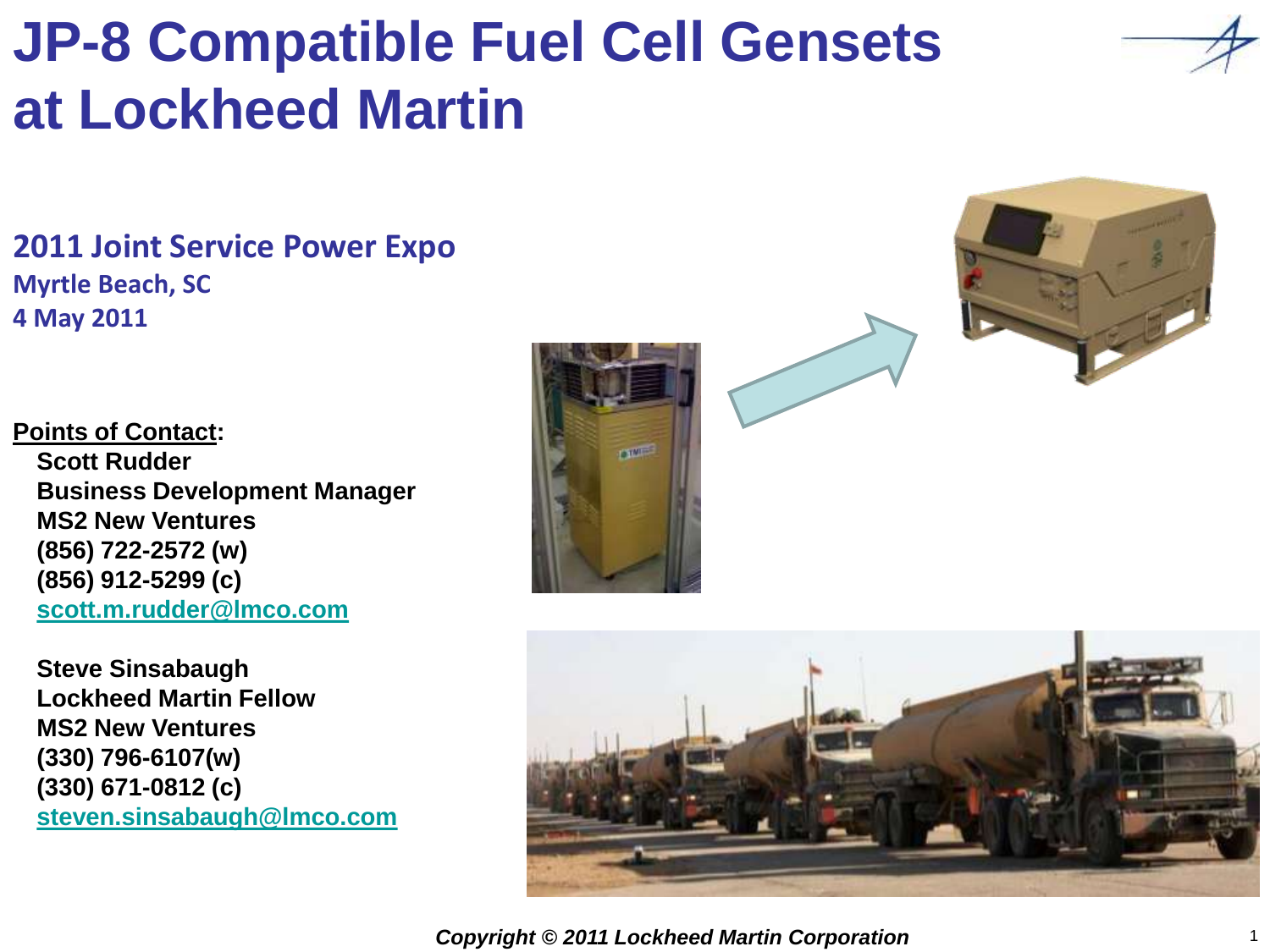## **Motivation – Reduce Genset Fuel Usage**

- *Army: 357 million gallons of fuel per year just for gensets.* 
	- *Largest single consumer of fuel – and very distributed*
- *Tens to hundreds of dollars per gallon to get to soldiers in field*
- *Major cost in lives*
- *Our JP-8 compatible solid oxide fuel cell (SOFC) gensets can reduce fuel usage*



*Fuel convoys are vulnerable to attack.*

> **AP – 1 October 2010 - ISLAMABAD, Pakistan –Assailants in Pakistan launched two separate attacks Friday on vehicles carrying fuel for NATO and American forces in Afghanistan, highlighting the vulnerability of the U.S.-led mission…**

**AP – 25 February 2011 - ISLAMABAD, Pakistan – Militants in northwestern Pakistan blew up at least 11 tankers carrying fuel for NATO troops in neighboring Afghanistan and shot dead four people, police said.**

*"Free us from the tether of fuel" Marine Corps Maj. Gen. Mattis (now Commander, U.S. Central Command)*





*"By reducing the need for [petroleum] at our outlying bases, we can decrease the frequency of logistics convoys on the road, thereby reducing the danger to our marines, soldiers, and sailors." Marine Corps Maj. Gen. Richard Zilmer, former top U.S. commander in western Iraq*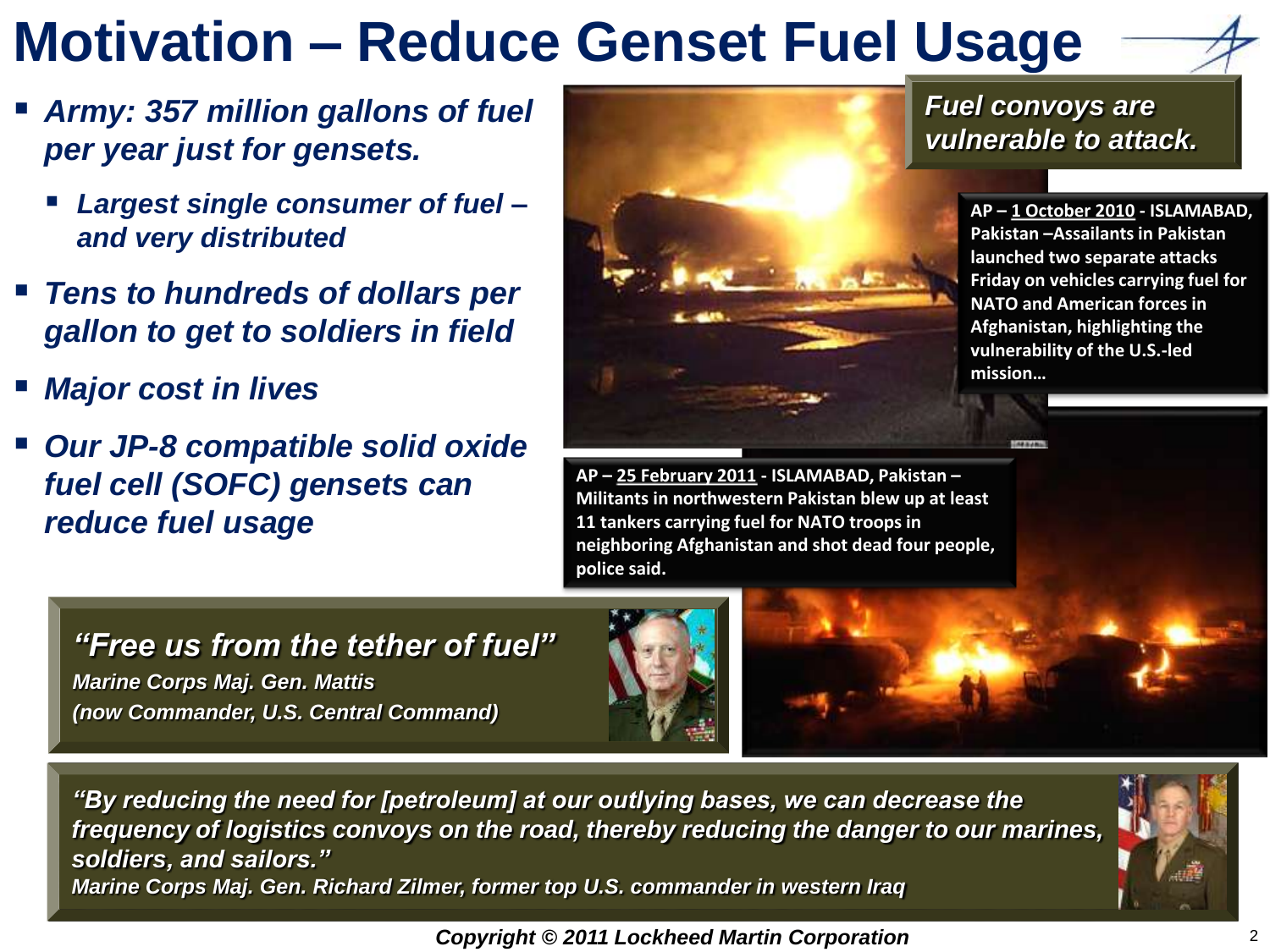# **Why Solid Oxide Fuel Cells for Gensets?**

### *Why SOFC Technology?*

- **Combined with a fuel reformer, solid oxide fuel cells can be much more fuel efficient than current gensets**
- **Quiet - no large mechanical moving parts**
- **Less Pollution – No Combustion**

## *But…*

- **Must be compatible with JP-8 per DoD "One Fuel Forward" policy**
- **Problem – sulfur contained in these fuels poison reformer and fuel cell catalysts**

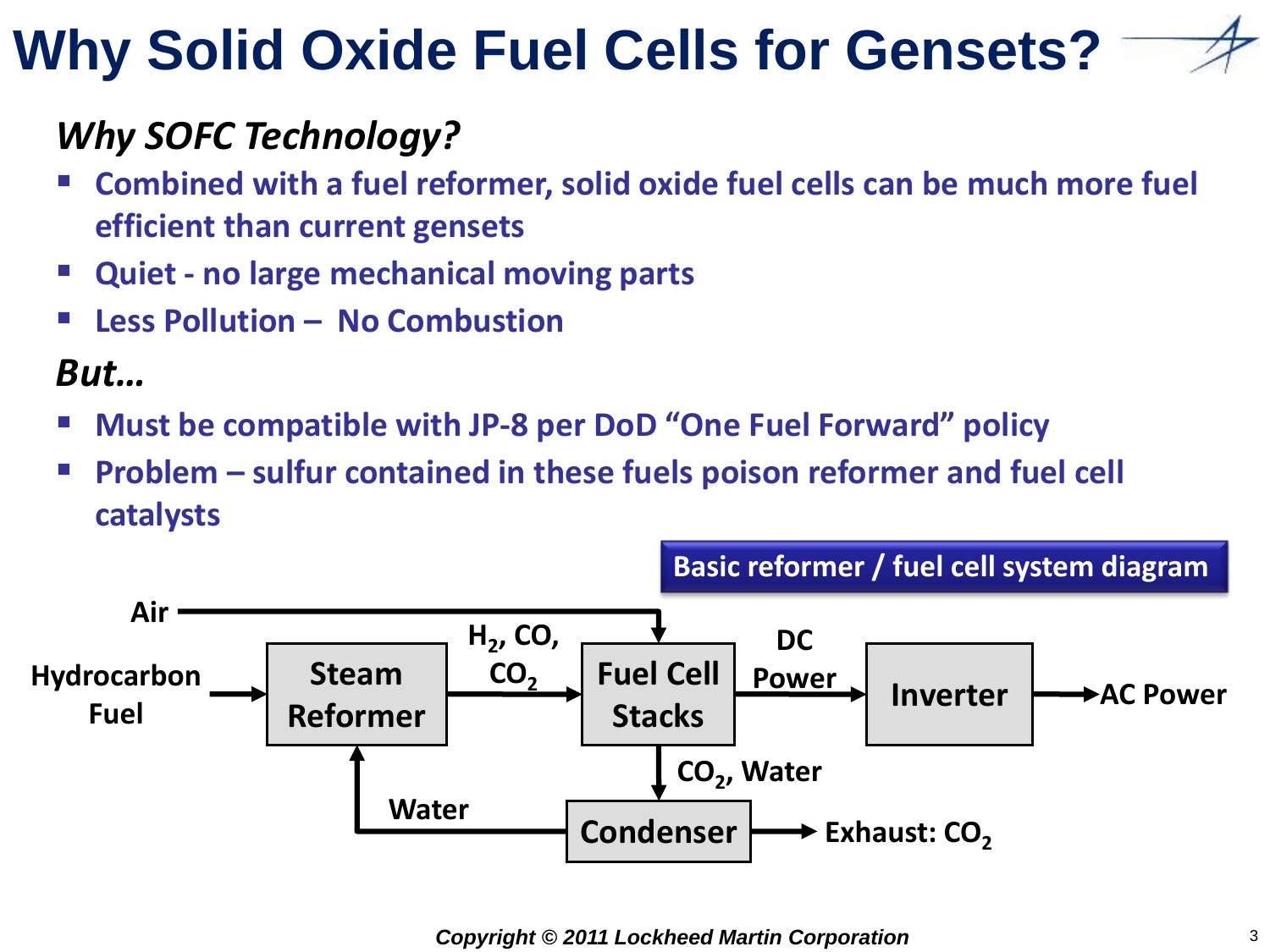# **Why TMI's SOFC Technology?**

- **Sulfur tolerant – Unlike other fuel cells, ours operates directly on JP-8 and other sulfurcontaining fuels.**
	- **Recently completed 1,000-hr test on standard DoD-supplied JP-8**
	- No desulfurization complexity or **inefficiencies**
- **Fuel flexibility: Uses JP-8 as well as other fuels such as soybean and other vegetable oils, natural gas, syngas, propane, Jet-A, diesel, biodiesel, etc.**
- **Example cell design enables low manufacturing costs**
- **Quiet and clean – can operate indoors**
- *LM Partner:* **Technology Management Inc.**
- **Small business**
- **LM working with TMI since 1993**





Anode

Separator



**Lab prototype operating on JP-8, Jet-A and diesel**

#### **Core TMI stack technology designed for manufacturability**

## **Our SOFC technology uniquely operates efficiently on standard JP-8 fuel.**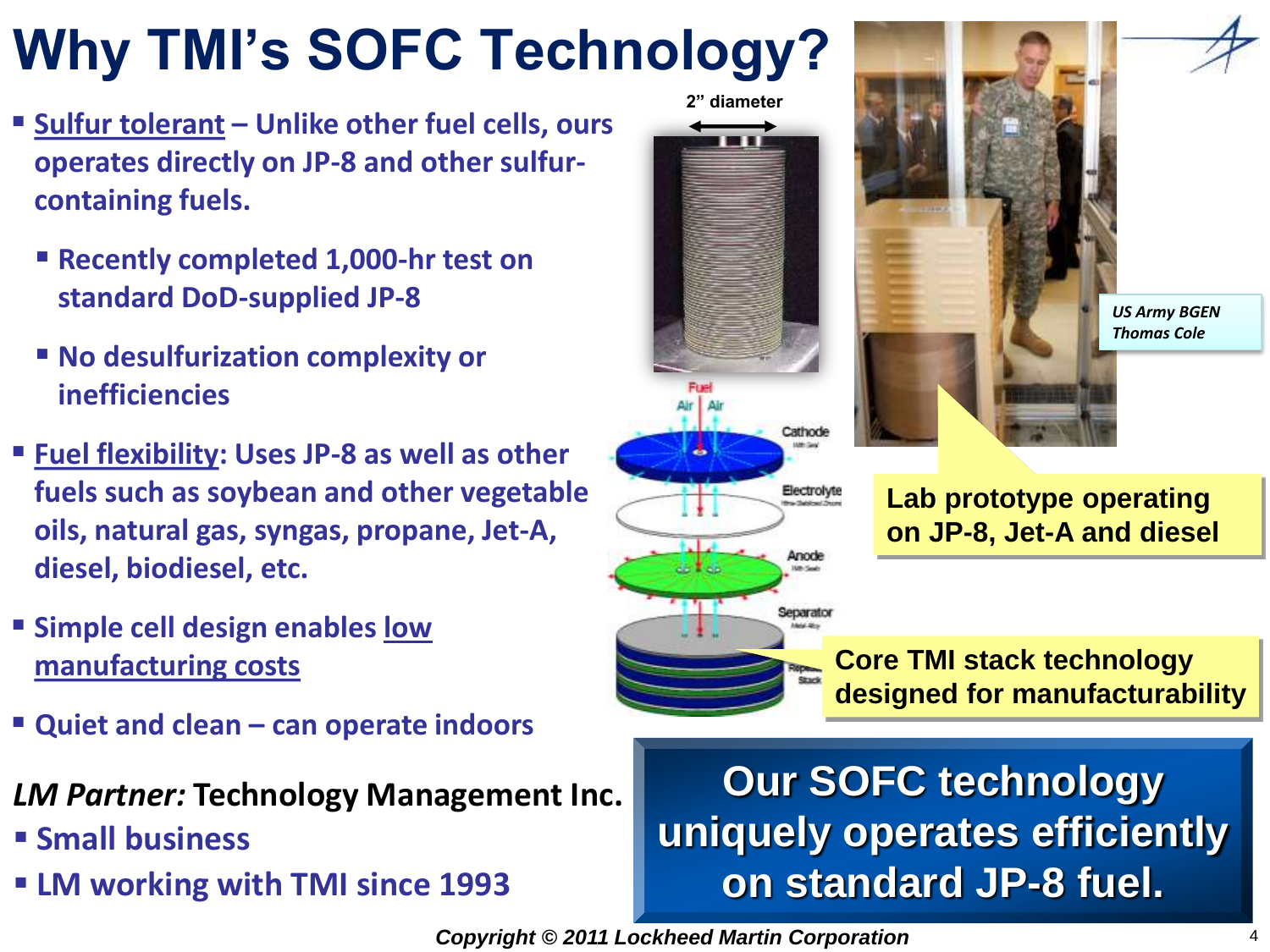## **SOFC Genset Efficiency vs. Conventional Gensets**



## **LM's SOFC Gensets are** *double* **the efficiency of current DoD Gensets**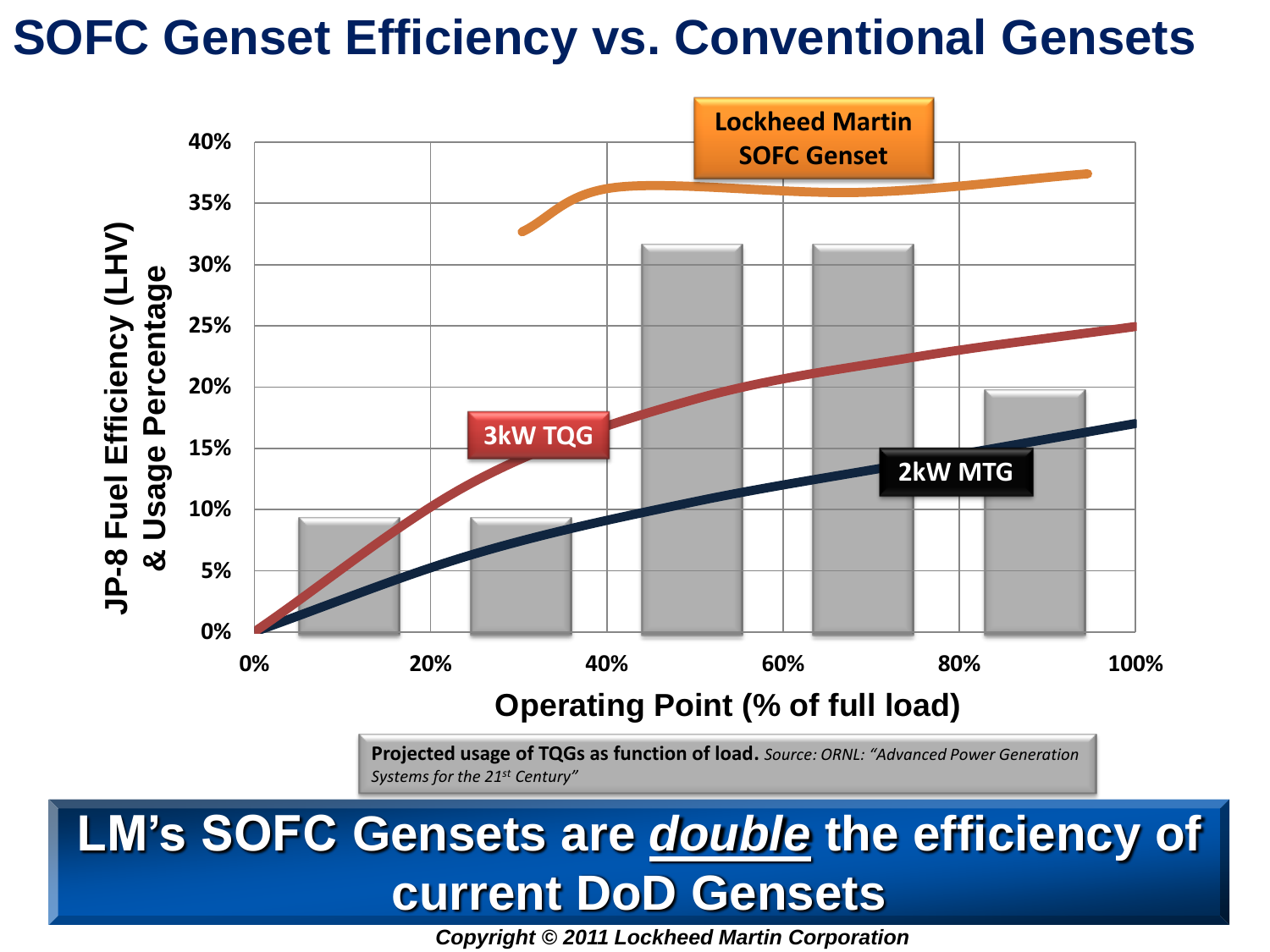## **LM/TMI SOFC Genset Features**



| <b>Feature</b>                     | <b>LM SOFC System</b>                                                                                                                                                                                 |   |
|------------------------------------|-------------------------------------------------------------------------------------------------------------------------------------------------------------------------------------------------------|---|
| <b>Fuel Efficiency</b>             | Up to twice as fuel efficient on JP-8 as conventional TQG                                                                                                                                             |   |
| <b>Fuel Flexibility</b>            | Core technology has been demonstrated with wide range of<br>liquid and gaseous fuels, including JP-8, Jet-A, diesel,<br>ammonia, natural gas, propane, soybean oil, jatropha oil,<br>alcohols, syngas |   |
| Modularity                         | Core power electronics enable synchronization with external<br>60Hz source                                                                                                                            |   |
| Renewables<br>Integration          | Internal architecture enables simple addition of external<br>renewable sources, such as solar panels, to further reduce<br>fuel consumption                                                           |   |
| <b>Lower Acoustic</b><br>Signature | No large internal combustion engine noise. Only small,<br>readily isolatable air blowers                                                                                                              |   |
| <b>Less Polluting</b>              | Less $CO2$ per unit energy. Non-combustion process when<br>operating; no NO <sub>x</sub> , particulates                                                                                               |   |
|                                    | <b>Copyright © 2011 Lockheed Martin Corporation</b>                                                                                                                                                   | 6 |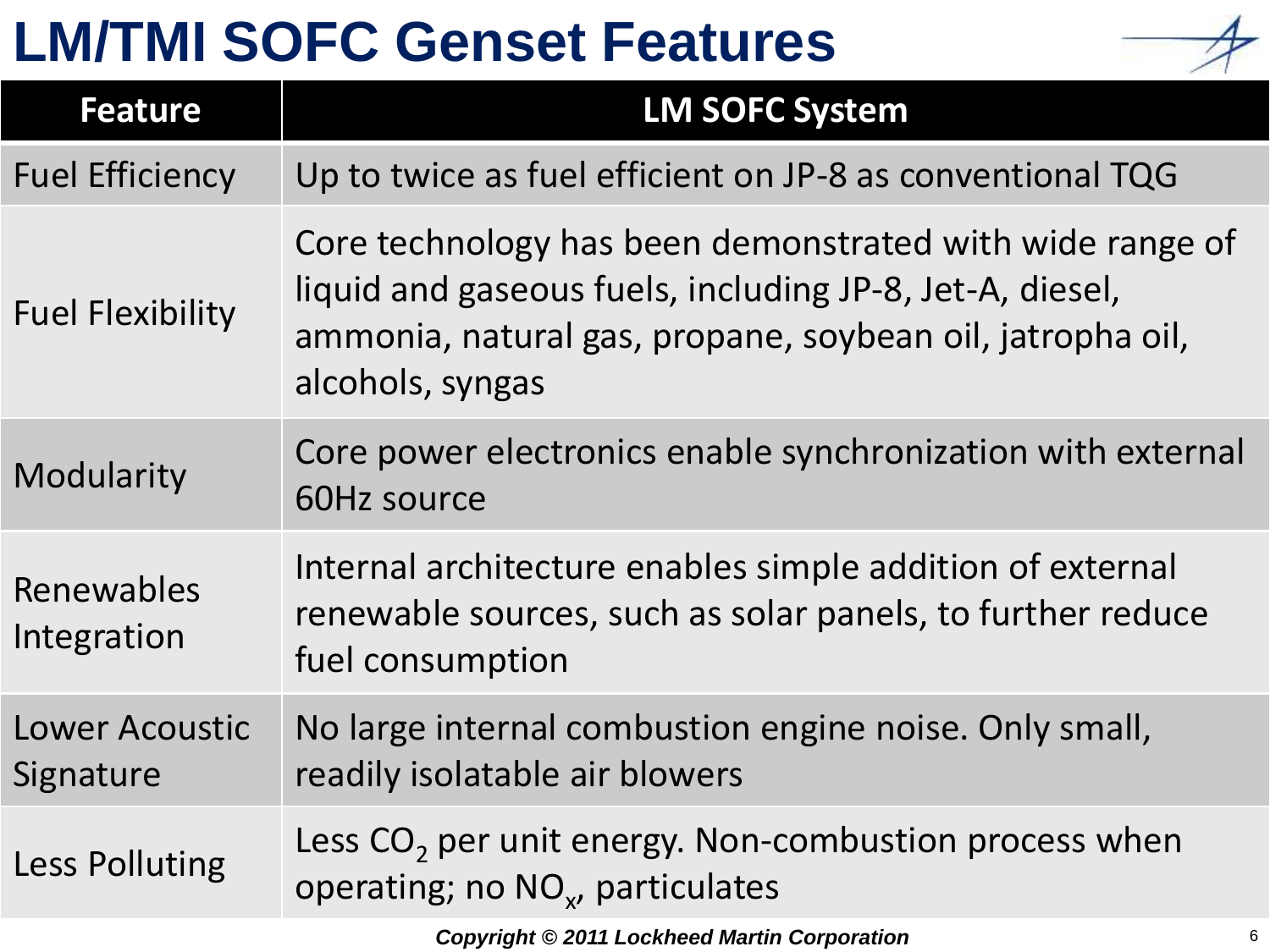# **Recent SOFC System Accomplishments**



### **System Readiness**

- **1000-hour continuous test of JP-8 SOFC genset completed**
	- **Including transporting the operating system 42 miles (Cleveland to Akron)**
- **Completed shock & vibration testing of integrated stacks and reformer**
- **Conducted initial environmental testing for arid and humid environments**
- **Incorporated design improvements** 
	- **Ruggedization, reliability, maintainability**
	- **Operability - One-button stand-alone start up process**
	- **Embedded controller**
	- **Developed flex-fuel and renewables interface**
- **Achieving/exceeding fuel efficiency objectives**
	- **Significant efficiency improvement measured against conventional gensets**
	- **Validated over a wide range of loads**

**Development contracts with the Army CERDEC and Ohio Third Frontier**



**Ruggedizing our proven JP-8 compatible fuel cell technology**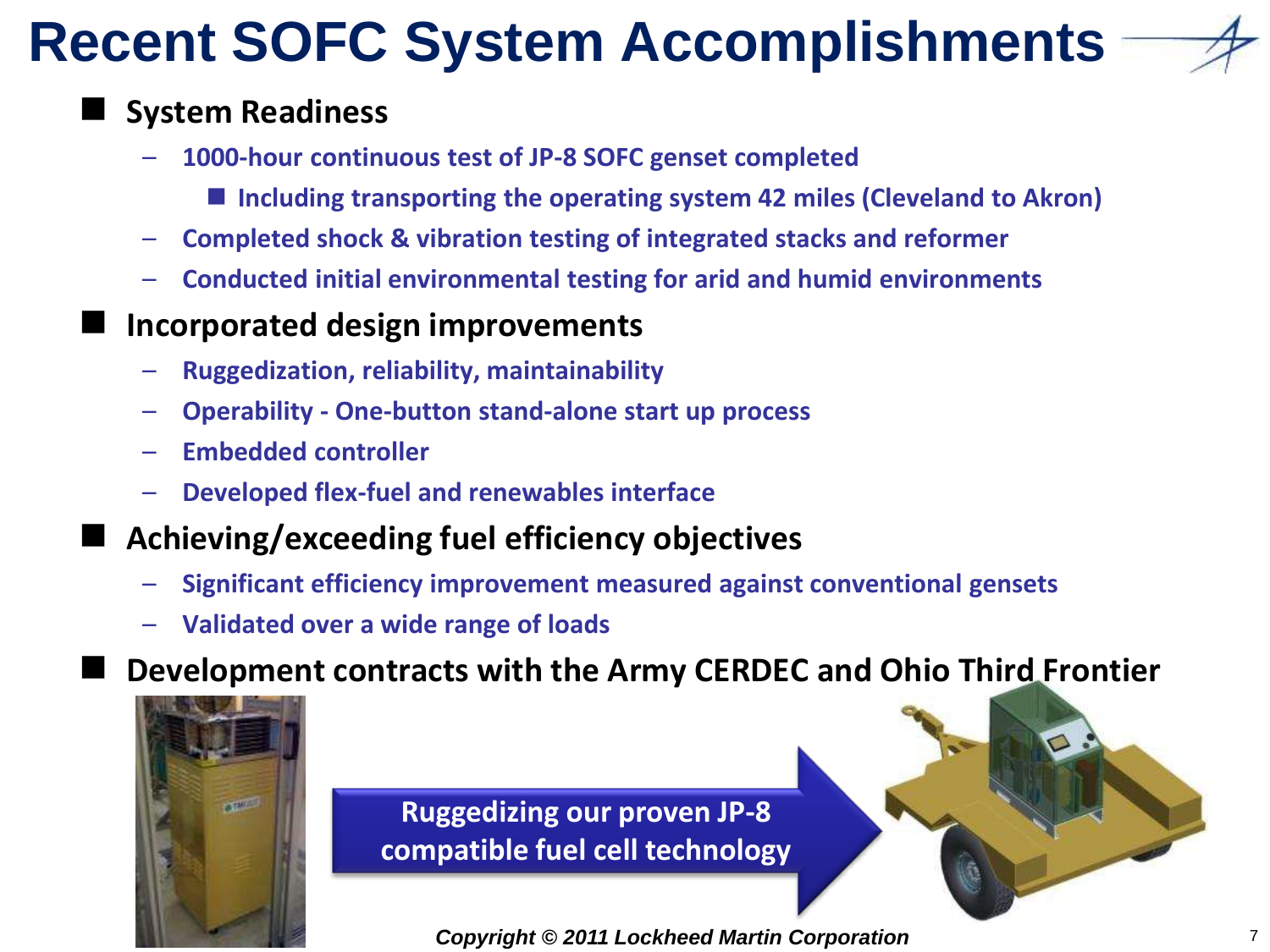# **System Testing and Ruggedization**



**Developed shock & vibe mounting approach and performed testing of Hot Subassembly and major BOP components.** 

**Vibration: MIL-STD-810G 514.6C-2, Random Vibration – Two-Wheeled Trailer**

**Shock: MIL-STD-810G 516.6-8, Functional Test for Ground Equipment**



**1000-hour test recently completed**

**Running with standard JP-8 fuel provided by AFRL Wright-Patterson**



#### **Shock and Vibration | Endurance Testing | Temperature & Humidity**

**Initial temperature & humidity testing of system**

- **Temperature 110°F; low RH (~20%)**
- **Temperature 95°F; high RH (~90%)**
- **Day / night cycling**
- **Focus on initial quick assessment of COTS components in system**



## **Moving the TRL forward**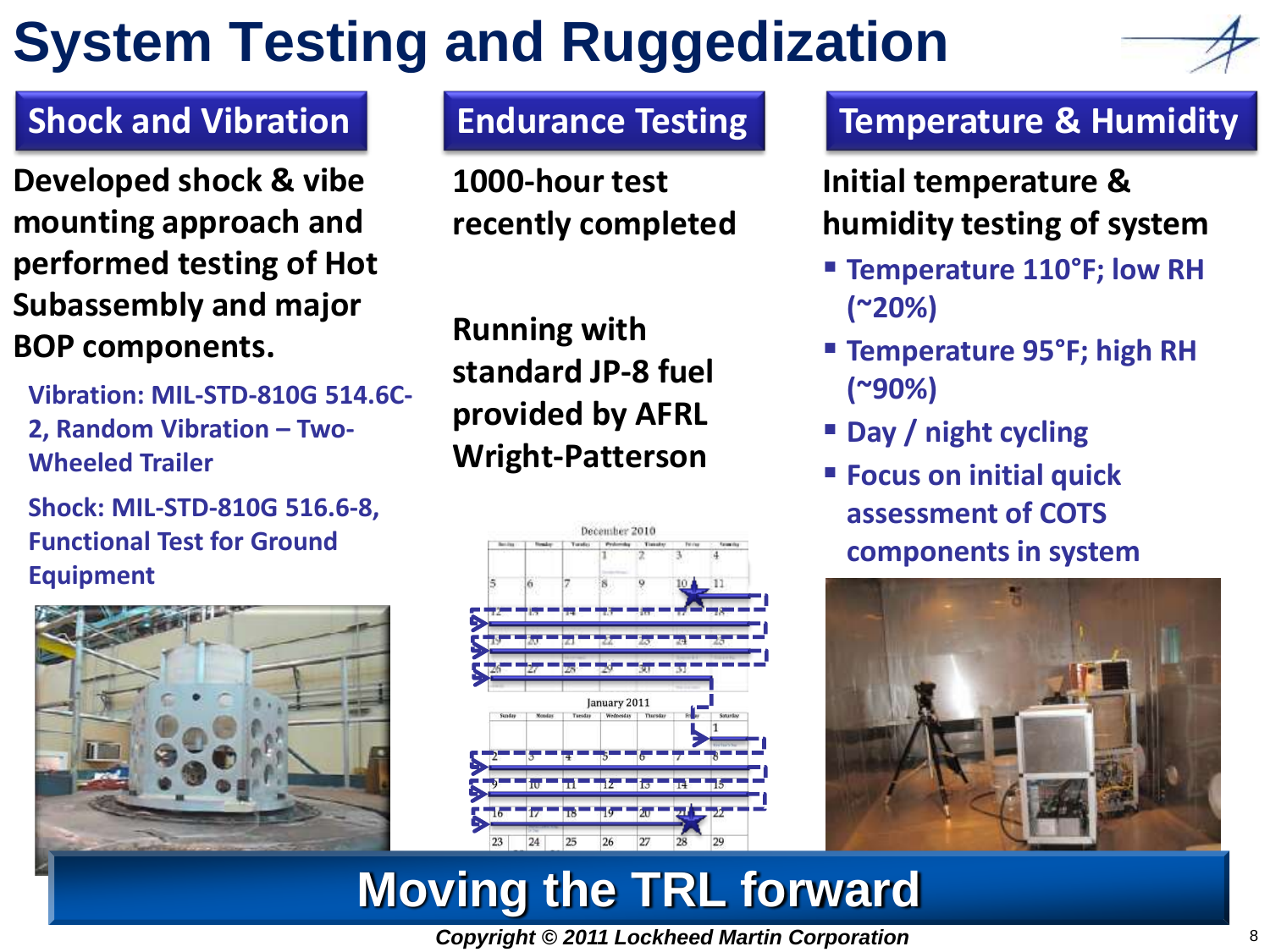# **Energy Node Concept**

**Our SOFC Genset internal design enables further fuel efficiency enhancements:**

- **Example additions enable** *insertion of renewable sources* **to reduce fuel usage – leverages existing inverter and controls**
- **Multiple SOFC** *gensets designed to be directly paralleled*
- **Core technology is** *flex-fuel capable*  **– just need to provide simple interface and controls in balanceof-plant**

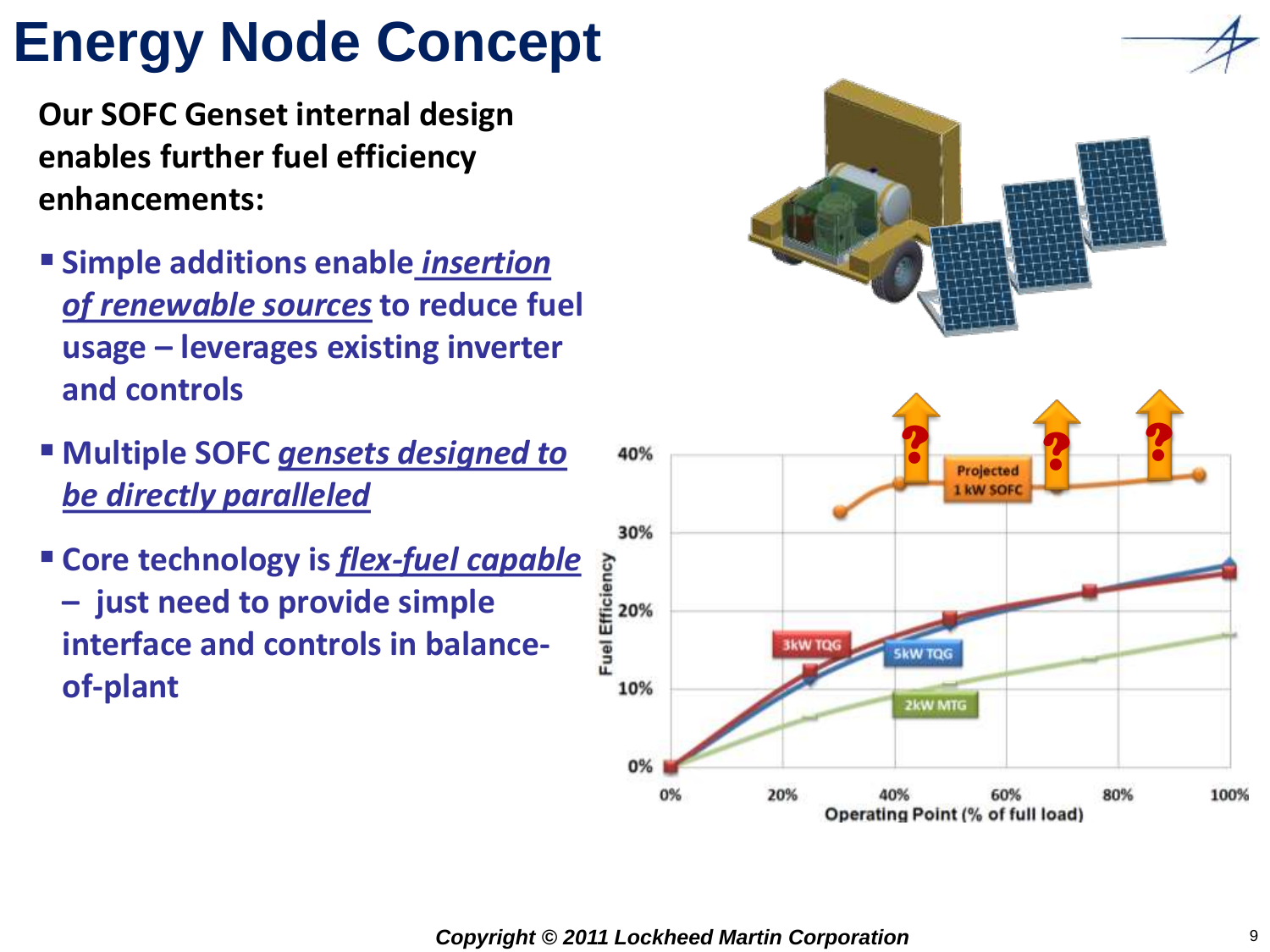## **Adding Renewable Sources**

- **Adjustments to internal design allows generic DC sources to displace fuel cell-generated power as required**
- **Controls select which current sources to use which maximizes efficiency of fuel cell system**

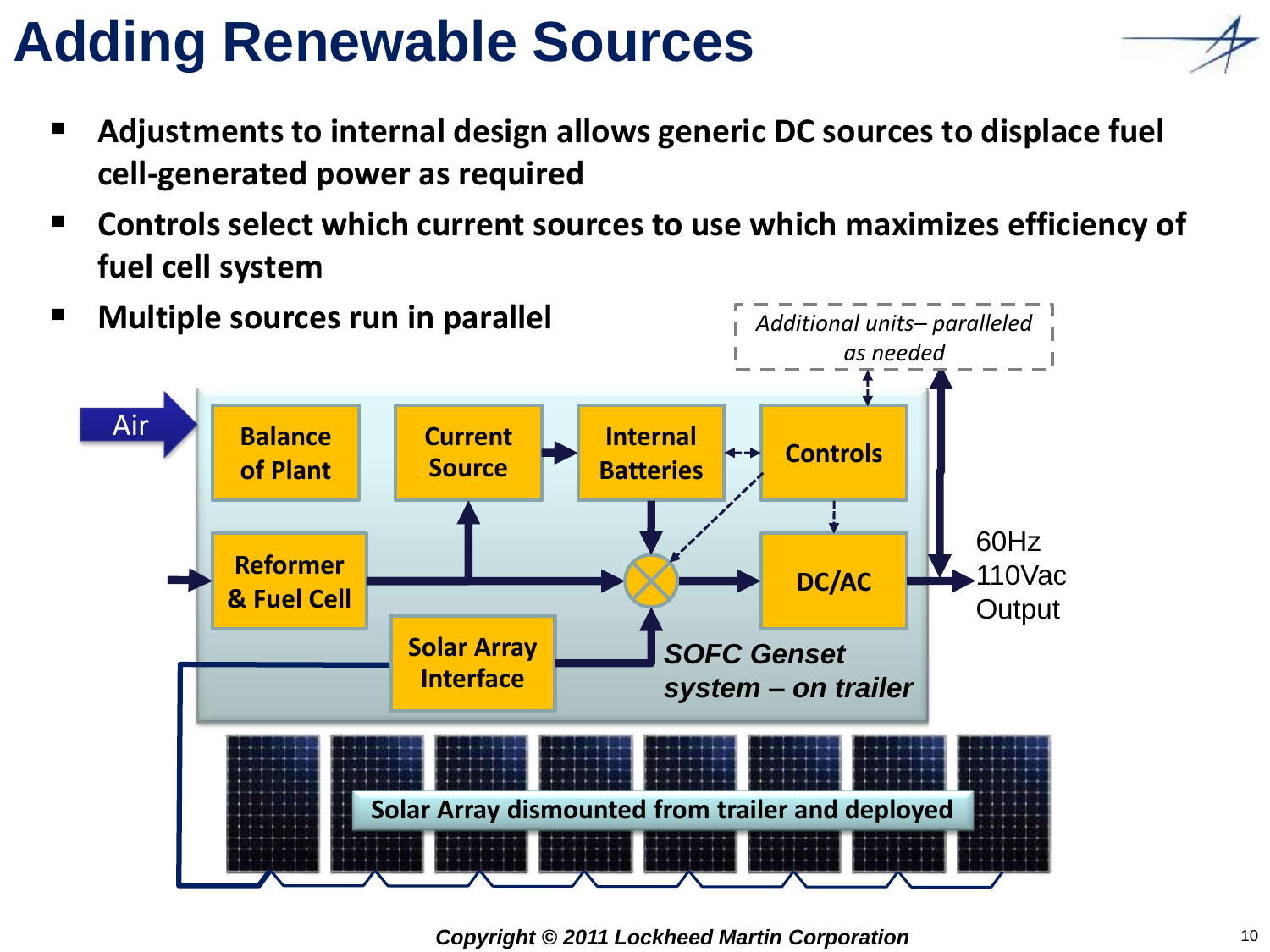## **Energy Node – Even Greater Fuel Savings**

**Significant fuel savings, even if solar is not available** 

 $\frac{1}{\sqrt{2}}$ 

- **Addition of simple solar panels further increases fuel savings**
- **No need for extra components to convert solar power, interface to grid, energy storage, etc.**

|                                 | <b>3kW TQG</b> |           | <b>3kW SOFC Genset</b> |           |  |  |  |
|---------------------------------|----------------|-----------|------------------------|-----------|--|--|--|
| <b>Operating Load</b>           | 50%            | 100%      | 50%                    | 100%      |  |  |  |
| Fuel usage per day              | $5.1$ gpd      | $7.9$ gpd | $2.9$ gpd              | 5.8 gpd   |  |  |  |
| Savings (just fuel cell)        | n/a            | n/a       | 43%                    | 27%       |  |  |  |
| With solar panels *             | $5.1$ gpd      | $7.9$ gpd | $1.3$ gpd              | $3.9$ gpd |  |  |  |
| <b>Fuel savings with solar</b>  | n/a            | n/a       | 74%                    | 51%       |  |  |  |
| 민준다 어머니 어머니 어머니 어머니 어머니 어머니 어머니 |                |           |                        |           |  |  |  |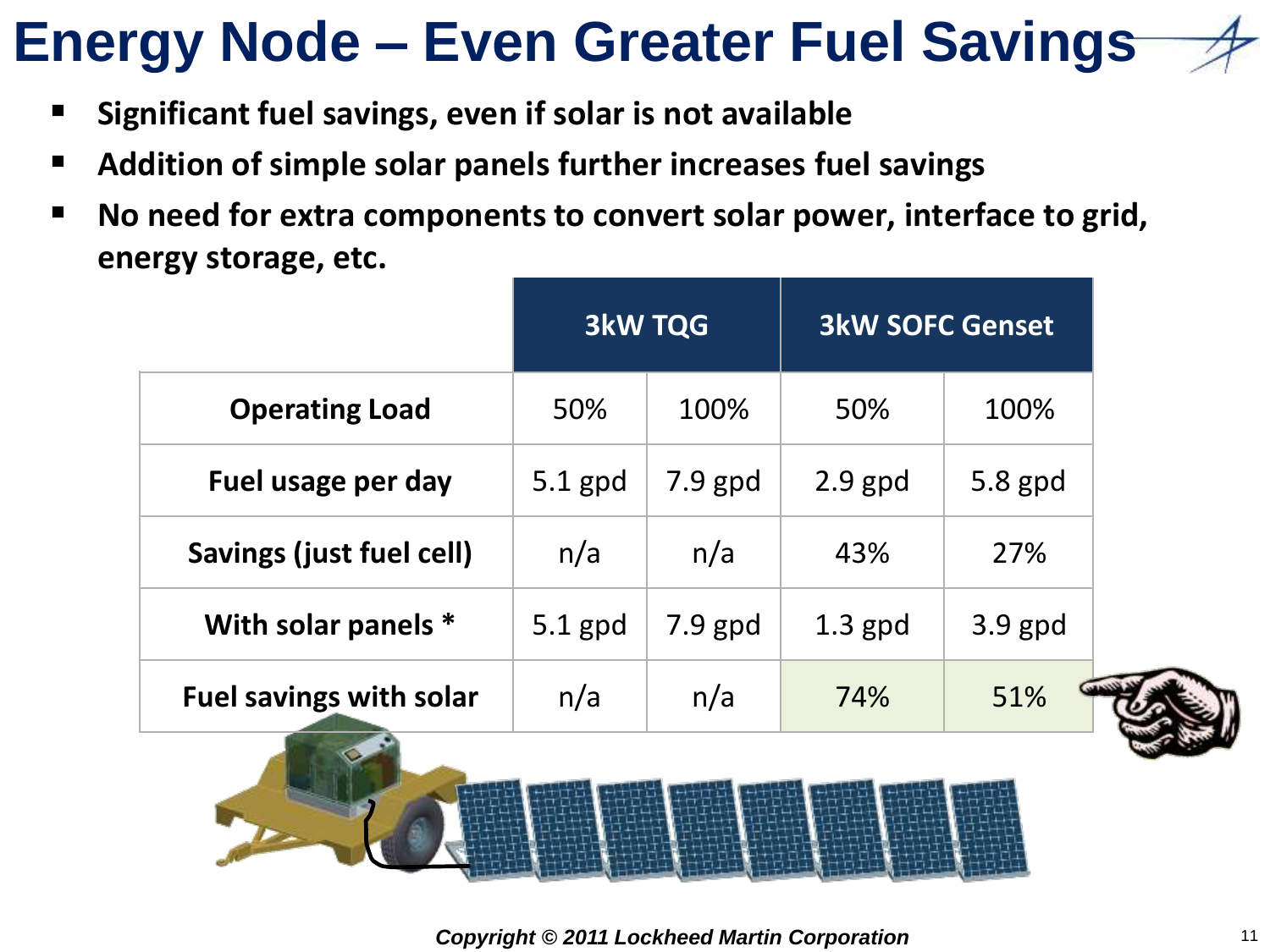## **Summary**



- **Definitive need to substantially drive down fuel usage in theaters of operation**
	- **Savings in both lives and dollars**
- **Lockheed Martin's proven SOFC JP-8 genset will help achieve this goal by using 50% less fuel than currently deployed gensets**
- The Lockheed Martin/TMI genset is inherently designed to be **compatible with "plug-n-play" energy solutions such as microgrid and renewable power sources**
	- **This compatibility will dramatically increase energy efficiencies while driving down costs**
- **Fuel flexibility provides the additional benefit of using indigenous fuels on an as needed basis**

**As a "stand alone" system or as part of a networked solution, the Lockheed Martin SOFC genset will significantly remove tankers from convoy supply lines**